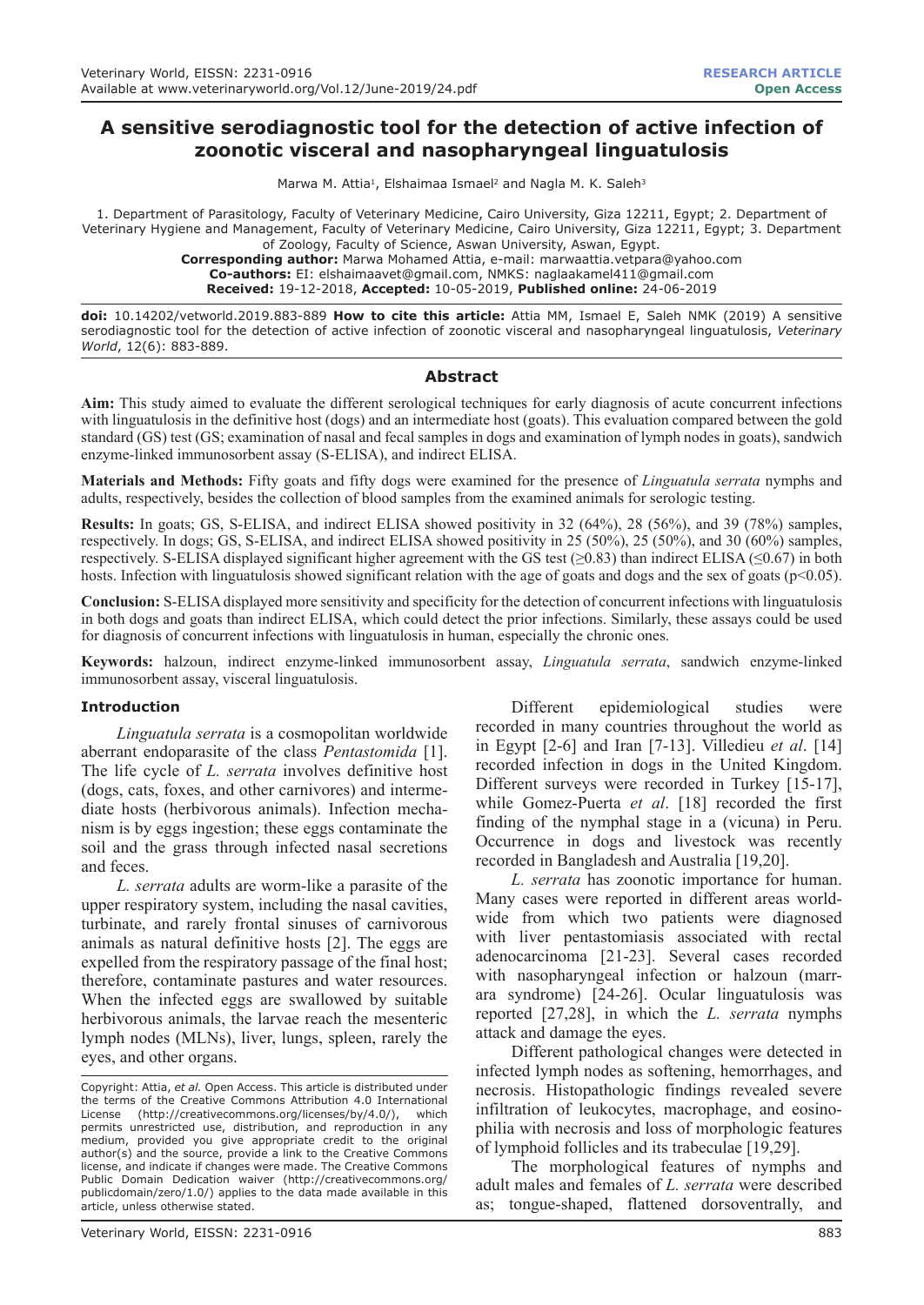annulated body containing about 80-90 segments. The broad anterior end is composed of the oral opening which is subterminal and squarish, with two pairs of compound hooks surrounding this oral opening. Each body segment is covered with minute spines. The posterior part ends with the anal opening [2,30].

Although different literatures described in detail the prevalence and morphology of *L. serrata* nymphs and adults; few reports described the serologic techniques used for diagnosis of linguatulosis except two reports in which one used the counter immune-electrophoresis as tool for the diagnosis [31], and the other report used the indirect enzyme-linked immunosorbent assay (ELISA) on sheep and goats in Greece [32]. Moreover, there were no reports on the diagnosis of concurrent linguatulosis using antigens prepared from nymphs and adults of *L. serrata* collected from infected goats and dogs.

This study aimed for evaluation of the potential use of *L. serrata* somatic antigens for the early detection of acute linguatulosis in goats and dogs, with a comparison between the postmortem examination (the gold standard [GS] test) and different serologic techniques (sandwich ELISA [S-ELISA] and indirect ELISA).

### **Materials and Methods**

## **Ethical approval**

All study procedures were approved by the Institutional Animal Care and Use of Ethical Committee of the Faculty of Veterinary Medicine, Cairo University, Egypt.

### **Sampling and GS test**

### *In goats*

Fifty slaughtered goats from butcher shops were inspected from March 2018 to August 2018. Blood samples for serum were collected from each animal, and MLNs were obtained and grossly examined by naked eyes for detection of *L*. *serrata* nymphs, according to Attia *et al*. [2] and Sinclair [33], and placed in warm saline solution 0.9% at 37°C for 20 min. Then, the saline solution was examined under a stereoscopic microscope (LEICA M60, United State).

## *In dogs*

Blood, fecal, and nasal swabs were collected from 50 dogs from different governorates from March 2018 to August 2018. A positive control case was recorded in the hospital of Faculty of Veterinary Medicine, Cairo University; which sneezed *L. serrata* adult parasites from its nasal cavity. All were dogs examined for the presence of *L. serrata* eggs in feces and nasal swabs, according to Attia *et al*. [2].

## **Identification of nymphs and adult of** *L. serrata*

The collected nymphs and adults were washed in saline solution, relaxed, flattened, fixed, stained, mounted, and identified, according to Attia *et al*. [2] and Razavi *et al*. [34].

### **Serological diagnosis**

### *Preparation of larval antigens*

The nymphs and adults were washed several times with saline solution. Antigens were prepared from 500 nymphs and ten adults recovered from dogs. Antigens were preserved in phosphate-buffered saline (PBS) (pH 7.2) and prepared [32]. The protein content of the two antigens was measured according to Lowry *et al*. [35].

## *Preparation of hyperimmune sera*

Six male rats (*Rattus norvegicus albino*) about 150 g in weight were raised for preparation of hyperimmune sera versus *L. serrata* nymphs and adults according to Innocenti *et al*. [36], with some modification. The rats housed in two groups (two negative controls; two immunized against *L. serrata* nymphs; and two immunized against *L. serrata* adults) in conventional rat cages. The rats were supplied with balanced rats' pellets and water *ad libitum*. The immunized rats were subcutaneously injected with 1 mg protein of antigens, which mixed in 1 ml mineral oil  $(1<sup>st</sup> dose)$ . Then, two subsequent intramuscular injections of 0.5 mg protein antigens mixed in the same volume of mineral oil were injected each 2 weeks interval. Rats were slaughtered for collection of blood for sera, 2 weeks after the last dose. The collected hyperimmune rats' sera were stored at −20°C until used.

# *S-ELISA and indirect ELISA*

All serum samples collected from the examined goats and dogs were tested with S-ELISA and indirect ELISA. Hyper-immunized rat sera against *L. serrata* nymphs and adults; negative control sera from rats and 1-month old goats and puppies, and positive control sera from naturally infected goats and dogs with *L. serrata* were used in each test.

### *Cross-reaction of the two tests with L. serrata antibodies*

In addition to the sera from *L. serrata* cases, sera from dogs infected with *Toxocara canis* and *Echinococcus granulosus* adults were collected. Likewise, sera from goats infected with *Haemonchus contortus* adult and hydatid cyst were collected.

### **Indirect ELISA**

The checkerboard titration for determination of the lowest antigen concentration and sera dilution was done, according to Harlow and Lane [37]. A ninety-six well, flat-bottomed ELISA plates were incubated overnight with 100 μl/well of antigen at 20 μg/ml for nymphs and 10 μg/ml coating buffer (pH 9.6) for an adult in 4°C. 200 μl/well of the blocking buffer (Bovine serum albumin - PBS) was added for 2 h at 37°C. After 3 times washings; 100 μl of diluted sera 1:100 in PBS were incubated at 37°C for 2 h. 100 μl/ well of horseradish peroxidase anti-goat and anti-dogs IgG; anti-rat IgG conjugate (Sigma, A-5420) diluted at 1:1000 were added to each well and incubated for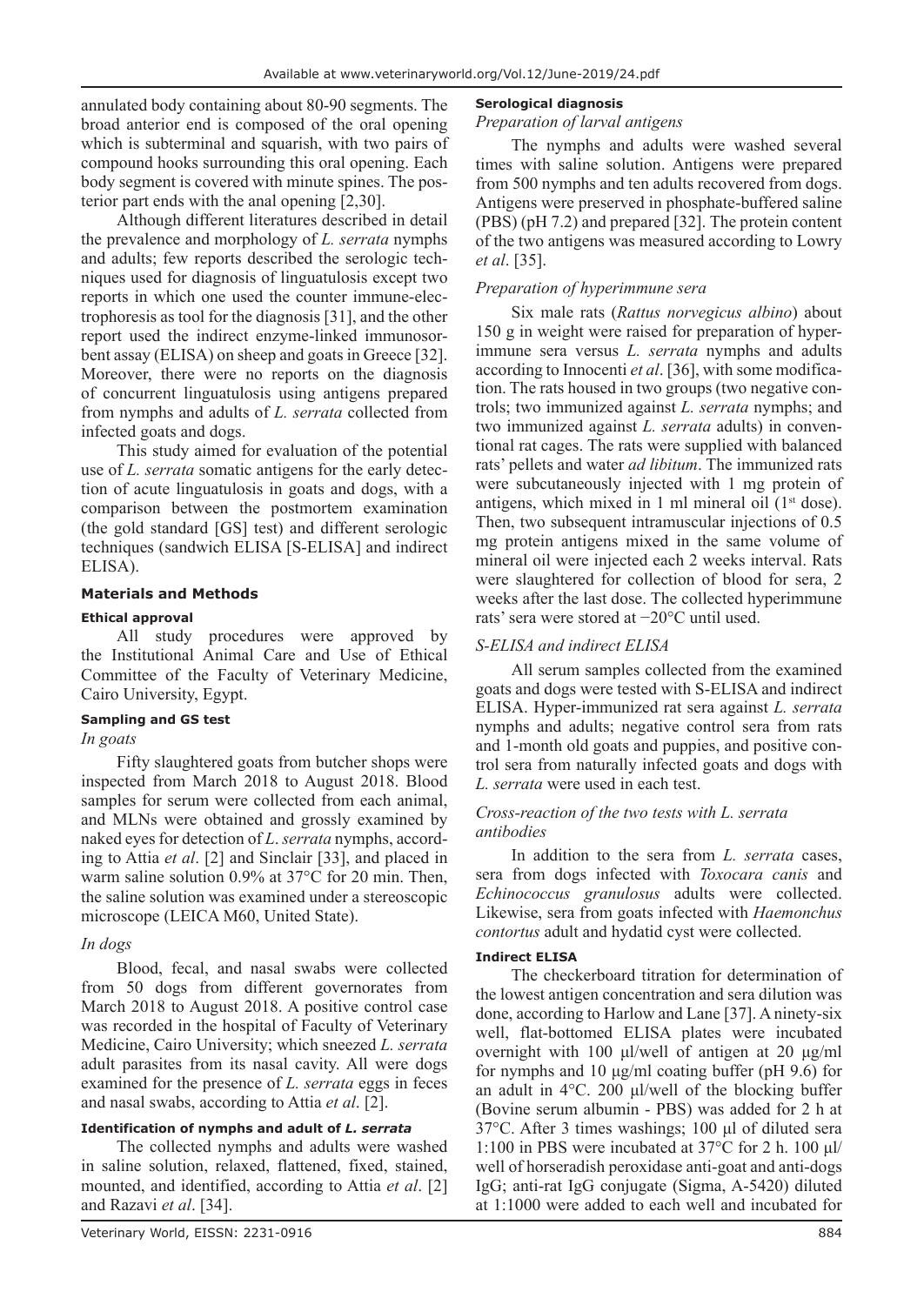1 h at room temperature. A 100 µl of a substrate buffer contains (10 mg Ortho-Phenylenediamine) in citrate buffer and  $30\%$  H<sub>2</sub>O<sub>2</sub> were added to the plate wells. Finally, the ELISA plate was stopped by adding 3N  $H_2SO_4$ , and the absorbance values or optical density (OD) were obtained from an ELISA reader (Bio-Rad, USA) at 450 nm. The sera were considered to be positive when the absorbance values were as or more than the cut off value equal to a double fold of the mean negative sera; the ELISA was done, according to Kouam *et al*. [32].

### **S-ELISA**

Checkerboard titration was done according to Harlow and Lane [37] to obtain the different dilution of antigen, sera, and conjugate. A ninety-six well, flat-bottomed ELISA plates were incubated overnight with 100 μl/well of hyperimmune sera from adult and nymphs diluted in carbonate buffer. After 3 times washings with PBS- Tween-20; 100 μl of diluted antigens of nymphs and adults at 10 μg/ml in PBS were incubated 37°C for 2 h. 100 μl/well of naturally infected and unknown sera were added with concentration 1:100 in PBS. Then, run the ELISA plate as indirect ELISA procedure mentioned above. The procedure followed according to Ana and Finlay [38], Rui *et al*. [39], and Dixit *et al*. [40].

### **Statistical analysis**

The cutoff point for a positive result was taken as  $2\times$  mean of OD of negative control sera [41]. To evaluate the values of sensitivity, specificity, accuracy, positive predictive values (PPV), and negative predictive values (NPV) and other points of screening diagnostic, individual screening tests were performed in ELISA, S-ELISA, and GS tests. The GS was considered the most sensitive and was assigned as a benchmark test.

Statistical analysis of agreement between ELISA, S-ELISA, and GS tests was performed using the Kappa agreement test. The Landis and Koch scale [42] was used to measure the degree of agreement according to the Kappa value, with the scores divided into: <0 no agreement; 0.0-0.20 slight; 0.21- 0.40 fair; 0.41-0.60 moderate; 0.61-0.80 substantial; 0.81-0.99 almost perfect; and 1 perfect. Pearson correlation was estimated between ELISA, S-ELISA, and GS tests. Differences between groups were assessed by Chi-square test. Values of p≤0.05 were considered statistically significant. All statistical inference was performed on PASW Statistics, Version 18.0. software (SPSS Inc., Chicago, IL, USA).

### **Results and Discussion**

### **Identification of the parasites**

The nymphs, adults, and its eggs identified for *L. serrata* as recorded by Attia *et al*. [2] (Figure-1).

### **Characterization of antigens**

The *L. serrata* crude extract antigens were found to contain 20 and 30 μg/ml of total protein in nymphs and adults, respectively.



**Figure-1:** Adult of *Linguatula serrata* (a and b) showing the anterior end of the adult with four hooks surround mouth openings. (b) The eggs of *L. serrata* from nasal swabs showing the claw of the larvae pointed by arrows. Scale bar in (a)  $1 \text{ mm}$ , while in (c)  $100 \text{ µm}$ .

#### **Checker board titration**

In indirect ELISA; the concentration of the antigens were 20 μg and 10 μg/ml for nymphs and adult respectively, and the diluted serum was 1:100. While in S- ELISA; the concentration of the antigens were 10 μg/ml for nymphs and adults, and the diluted serum was 1:100, while the conjugate for both tests was 1:1000.

#### **Cross-reaction of the two tests with** *L. serrata*  **antibodies**

Crude antigens of *T. canis* adult and *E. granulosus* adults, *H. contortus* adult, and *E. granulosus* hydatid cyst scolices were used and processed for specificity analyses. There was no cross-reaction recorded in the two tests, all the OD values for those crude antigens positive sera were  $\leq 0.25$ , whereas the OD value of control negative sera of rats was 0.12 and of dogs was 0.23 while in goats were 0.20.

#### **OD of positive control sera from dogs and goats**

The cutoff values were 0.51 and 0.56 for dogs' sera and 0.51 and 0.50 for goats' sera while using indirect ELISA and S-ELISA, respectively. Positive OD values for dogs ranged between 0.5 and 1.0 in indirect ELISA while in S-ELISA the OD values were 0.6- 1.9. The OD values in goats were 0.45-1.8 in indirect ELISA while in S-ELISA the OD values in positive cases recorded 0.5-1.8.

#### **Positive indirect ELISA, S-ELISA, and GS tests in goats**

Examination of lymph nodes in goats (GS) showed positivity in 32 samples (64%). The indirect ELISA test of goats' sera showed seropositivity in 39 samples (78%) while the S-ELISA showed seropositivity in 28 samples (56%) (Table-1).

The indirect ELISA test of goats' sera showed a sensitivity of 100%, and specificity of 61.11%, with an accuracy of 86% while the S- ELISA test showed sensitivity of 87.5%, and specificity of 100%, with an accuracy of 92% (Table-2).

For the agreement analysis, the Kappa values obtained were significantly substantial between ELISA and GS tests ( $K=0.67$ ;  $p=0.000$ ) and between S-ELISA and GS  $(K=0.83; p=0.000)$ , while it was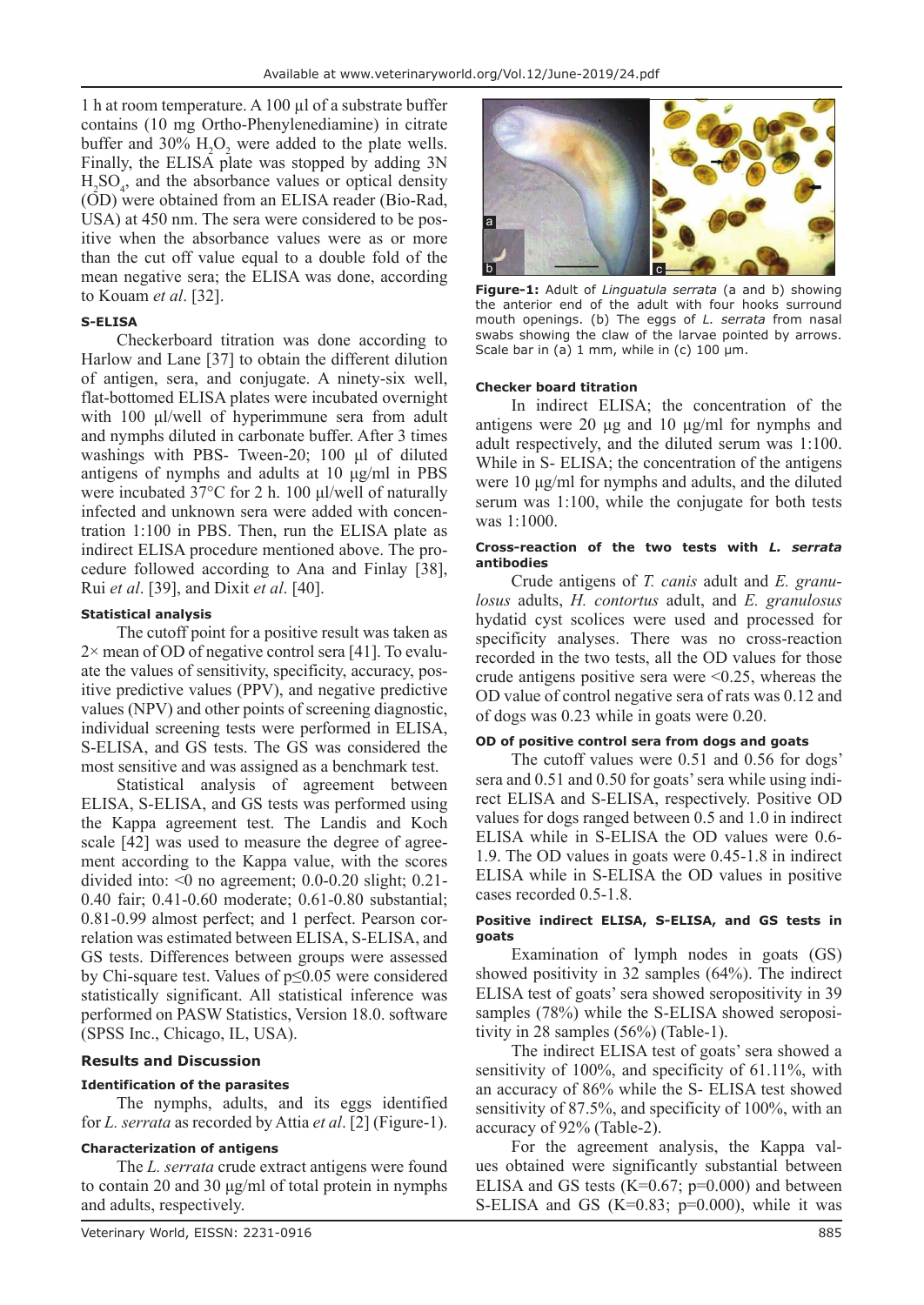significantly moderate between ELISA and S-ELISA  $(K=0.53; p=0.000)$  (Table-3).

Using the Pearson's test for correlation, a significant positive correlation was proved between the number of nymphs detected by GS test and the optical densities obtained from indirect ELISA and S-ELISA tests  $(r=0.85$  and  $r=0.90$ ;  $p<0.000$ ; respectively) (Table-4).

# **Positive indirect ELISA, S-ELISA, and GS tests in dogs**

The examination of feces in dogs (GS) showed positivity in 25 samples (50%). The indirect ELISA test of dogs' sera showed seropositivity in 30 samples (60%), while the S-ELISA showed seropositivity in 25 samples (50%) (Table-1).

The indirect ELISA test of dogs' sera showed sensitivity of 84% and specificity of 64%, with an accuracy of 74%, while the S-ELISA test showed

**Table-1:** ELISA, S-ELISA, and GS result in samples from goats and dogs, Cairo, Egypt, 2018 (n=50 goats; 50 dogs).

| <b>Diagnostic</b><br>test | GS(%)   | $S$ -ELISA $(% )$ | <b>Indirect</b><br><b>ELISA (%)</b> |
|---------------------------|---------|-------------------|-------------------------------------|
| Goats                     |         |                   |                                     |
| Positive                  | 32 (64) | 28 (56)           | 39 (78)                             |
| <b>Negative</b>           | 18 (36) | 22(44)            | 11 (22)                             |
| Dogs                      |         |                   |                                     |
| Positive                  | 25(50)  | 25(50)            | 30(60)                              |
| <b>Negative</b>           | 25(50)  | 25(50)            | 20(40)                              |

ELISA=Enzyme-linked immunosorbent assay,

S-ELISA=Sandwich enzyme-linked immunosorbent assay, GS=Gold standard (examination of lymph nodes in goats and examination of feces in dogs)

sensitivity of 96% and specificity of 96%, with an accuracy of 96% (Table-2).

For the agreement analysis, the Kappa value obtained was significantly moderate between ELISA and GS tests (K=0.48; p=0.001), and between ELISA and S-ELISA (K=0.48;  $p=0.001$ ), while it was significantly almost perfect between S-ELISA and GS  $(K=0.92; p=0.000)$  (Table-3).

### **Frequency of infection in goats and dogs**

In goats, the frequency of *L. serrata* infection was related to the sex of the animal and was significantly higher in female goats than in males (p=0.006). However, in dogs, the frequency of infection was not statistically related to the sex of the animal  $(p>0.05)$ (Figure-2, Table-5).

In goats, the frequency of *L. serrata* infection was related to the age of the animal and was significantly higher in goats aged 3 years or more (p=0.000). In addition, in dogs, it was statistically related to the age of the animal. Dogs of 1 year old and 5 years old showed the highest frequencies of infection ( $p=0.000$ ), (Figure-3 and Table-5).

In goats, the GS test revealed 64% positivity, while S-ELISA revealed 56% positivity in comparison to indirect ELISA which revealed 78% positivity; this is due to that S-ELISA could detect the concurrent infection, while indirect ELISA could detect the antibody levels of the previous infection from 6 months ago. Positive S-ELISA results were higher than GS, which may be due to the presence of infection in different organs other than MLNs.

| <b>Screening test</b>         | Goats              |                    | <b>Dogs</b>        |                   |
|-------------------------------|--------------------|--------------------|--------------------|-------------------|
|                               | Indirect-ELISA (%) | $S$ -ELISA $(\% )$ | Indirect-ELISA (%) | $S$ -ELISA $(% )$ |
| Sensitivity                   | 100                | 87.5               | 84                 | 96                |
| Specificity                   | 61.11              | 100                | 64                 | 96                |
| Type 1 error (false positive) | 38.89              |                    | 36                 | 4                 |
| Type 2 error (false negative) | O                  | 12.5               | 16                 | 4                 |
| Apparent prevalence           | 78                 | 56                 | 60                 | 50                |
| <b>PPV</b>                    | 82.05              | 100                | 70                 | 96                |
| <b>NPV</b>                    | 100                | 81.82              | 80                 | 96                |
| Accuracy                      | 86                 | 92                 | 74                 | 96                |
| Likelihood ratio positive     | 2.57               |                    | 2.33               | 24                |
| Likelihood ratio negative     | 0                  | 0.125              | 0.25               | 0.04              |

**Table-2:** Screening test results for indirect ELISA and S-ELISA in a sample from goats and dogs, Cairo, Egypt, 2018.

Indirect-ELISA=Indirect enzyme-linked immunosorbent assay, S-ELISA=Sandwich enzyme-linked immunosorbent assay, PPV=Positive predictive value, NPV=Negative predictive value, GS=Gold standard; True prevalence determined by GS was 64% in goats and 50% in dogs

| Table-3: Agreement between indirect ELISA, S-ELISA, and GS in samples from goats and dogs, Cairo, Egypt, 2018. |  |  |
|----------------------------------------------------------------------------------------------------------------|--|--|
|----------------------------------------------------------------------------------------------------------------|--|--|

| Animal | <b>Diagnostic test</b>        | Kappa value | Agreement      | p-value |
|--------|-------------------------------|-------------|----------------|---------|
| Goats  | Indirect-ELISA versus GS      | 0.67        | Substantial    | 0.000   |
|        | S-ELISA versus GS             | 0.83        | Substantial    | 0.000   |
|        | Indirect-ELISA versus S-ELISA | 0.53        | Moderate       | 0.000   |
| Dogs   | Indirect-ELISA versus GS      | 0.48        | Moderate       | 0.001   |
|        | S-ELISA versus GS             | 0.92        | Almost perfect | 0.000   |
|        | Indirect-ELISA versus S-ELISA | 0.48        | Moderate       | 0.001   |

Indirect-ELISA=Indirect enzyme-linked immunosorbent assay, S-ELISA=Sandwich enzyme-linked immunosorbent assay, GS=Gold standard (examination of lymph nodes in goats and examination of feces in dogs)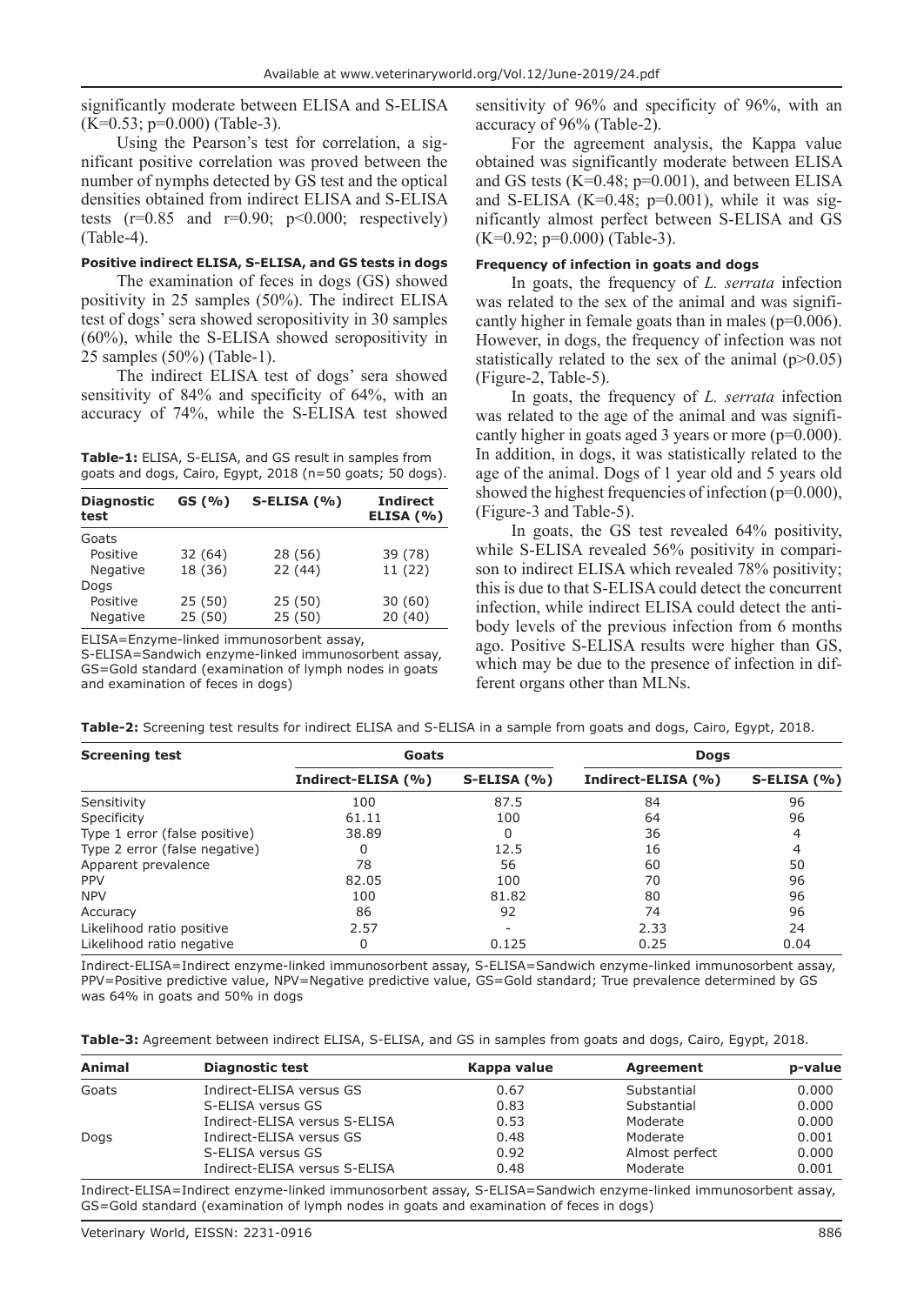**Table-4:** Correlation between indirect ELISA, S-ELISA, and GS in samples from goats and dogs, Cairo, Egypt, 2018.

|       | Animal Diagnostic test           | <b>Pearson</b><br>correlation | p-value |
|-------|----------------------------------|-------------------------------|---------|
| Goats | Indirect-ELISA versus GS         | 0.85                          | 0.000   |
|       | S-ELISA versus GS                | 0.90                          | 0.000   |
|       | Indirect-ELISA versus<br>S-ELISA | 0.93                          | 0.000   |
| Dogs  | Indirect-ELISA versus GS         |                               |         |
|       | S-ELISA versus GS                |                               |         |
|       | Indirect-ELISA versus<br>S-ELISA | 0.69                          | 0.000   |

Indirect-ELISA=Indirect enzyme-linked immunosorbent assay, S-ELISA=Sandwich enzyme-linked immunosorbent assay, GS=Gold standard (examination of lymph nodes in goats and examination of feces in dogs)

**Table-5:** Frequency of *L. serrata* infection in goats and dogs in relation to sex and age of animal, Cairo, Egypt, 2018.

| <b>Characteristics</b> | Goat           | Dog            |  |
|------------------------|----------------|----------------|--|
| Sex                    |                |                |  |
| Female                 | 16/18 (88.89%) | 9/20(45%)      |  |
| Male                   | 16/32 (50%)    | 16/30 (53.33%) |  |
| p-value                | $0.006*$       | 0.387          |  |
| Age (years)            |                |                |  |
|                        | $1/9(11.11\%)$ | $6/6$ (100%)   |  |
| 2                      | $9/18(50\%)$   | 7/23 (30.43)   |  |
| 3                      | 13/13 (100%)   | 6/13(46.15%)   |  |
| 4                      | $4/5(80\%)$    | $0/2(0\%)$     |  |
| 5                      | $5/5(100\%)$   | 6/6 (100%)     |  |
| p-value                | $0.000*$       | $0.000*$       |  |

*L. serrata*=*Linguatula serrata. \**Indicate significance at p*<*0.05

From these comparisons, it was revealed that the sensitivity of the two tests was similar in goats while high in S-ELISA in dogs. The specificity of S-ELISA was high in dogs and goats.

This sensitive S-ELISA improves and simplifies the detection of linguatulosis in animals.

Pentastomiasis has a zoonotic potential to human, which is difficult to be diagnosed or might be misdiagnosed with other chronic diseases such as malignant tumors, cysticercosis, and lung diseases [43].

Advanced technique as polymerase chain reaction test was previously used for identification but had not been evaluated for diagnosis of linguatulosis [44]. For this reason, this work developed a new sensitive technique for diagnosis of concurrent infection of one of the pentastomes (*L. serrata*), and we used two animals; the definitive host (dogs) and an intermediate host (goats) that represented the most grazing animal around the dogs, to be a good example for human testing.

Using the crude extract of *L. serrata* antigens was presented a reliable, non-invasive diagnostic tool for detecting active infections. The sensitivity and specificity of any immunoassay are dependent on the antigen capture efficiency of an antibody which is subsequently governed by the nature of antibody. This



**Figure-2:** Frequency of *Linguatula serrata* infection in goats and dogs in relation to sex of the animal, Cairo, Egypt, 2018.



**Figure-3:** Frequency of *Linguatula serrata* infection in goats and dogs in relation to the age of the animal, Cairo, Egypt, 2018.

led to the different assay sensitivities of the commercially available kits using different types of antibodies which could be monoclonal or polyclonal at the capture stage in ELISA.

Considering linguatulosis importance in human and animals, it seems necessary to do more investigations in both domestic and wild carnivores and herbivores. Only a few reports described the seroprevalence and evaluated the indirect ELISA for 121 sheep sera and determined its sensitivity, specificity, PPV, NPV, and accuracy of the somatic antigens, which were 90.4%, 75.0%, 84.6%, 83.7%, and 84.2%, and those for excretory-secretory antigen were 89.0%, 93.8%, 95.6%, 84.9%, and 90.9%, respectively [44]. However, indirect ELISA and S-ELISA in our study showed higher values than that report. Another report only used indirect ELISA for seroprevalence [32].

Other serological tests were used as counter immunoelectrophoresis used for diagnosis of linguatulosis in sheep [31], but that was a qualitative serological test, while the two tests used in this study were quantitative tests with high sensitivity and specificity and can be used for field studies or for human cases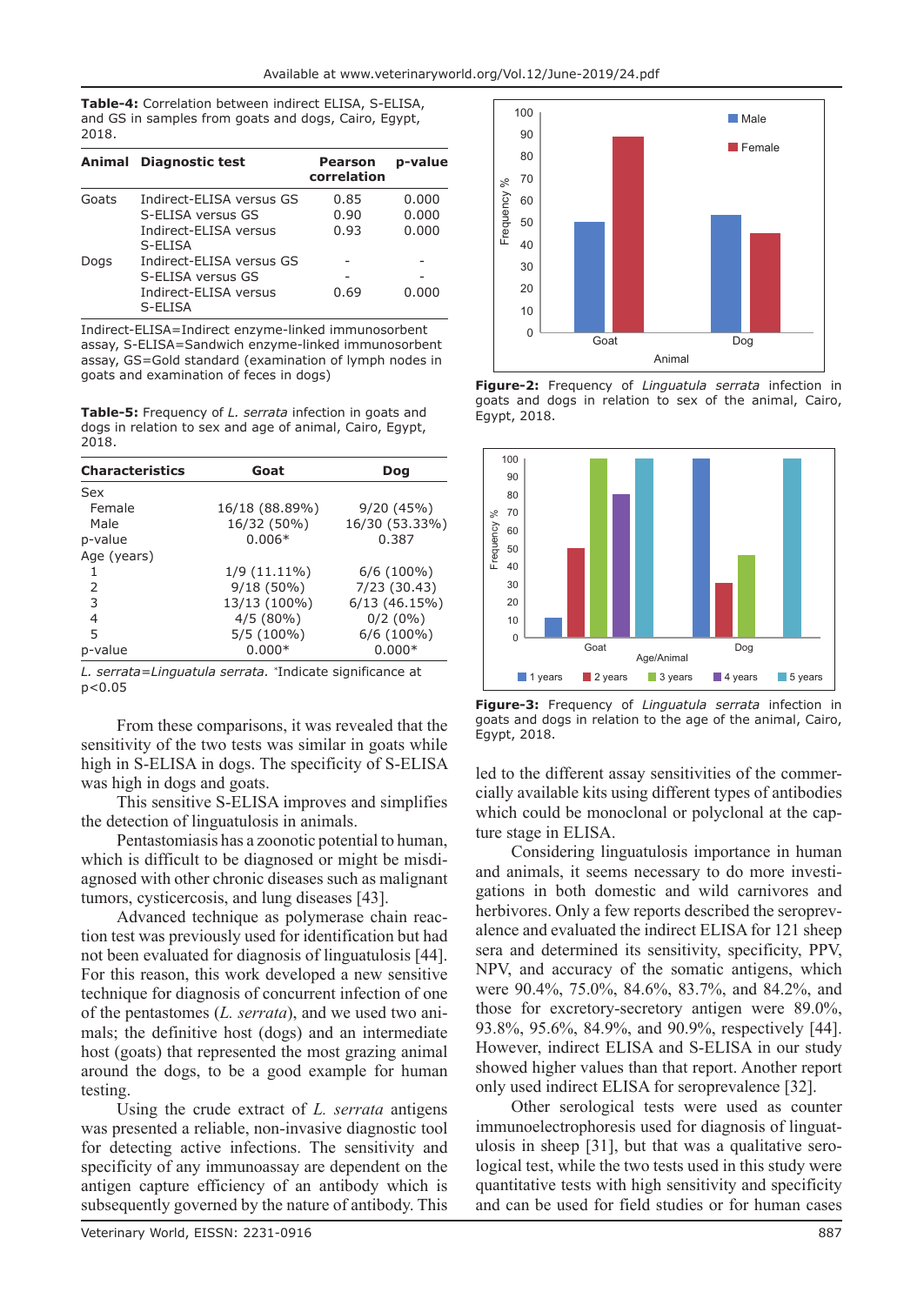suffering from chronic disease, which could infect several organs.

#### **Conclusion**

In this study, we differentiated between two assays to distinguish the sensitivity and specificity of each test. S-ELISA showed higher sensitivity and specificity than indirect ELISA, so, it can be applied in the field studies or laboratories for diagnosing of linguatulosis because it detected the concurrent circulating antigens. S-ELISA could be considered as a new serological technique for the diagnosis of linguatulosis in goats and dogs. Moreover, S-ELISA could be used in the diagnosis of linguatulosis in human with halzoun or visceral form.

#### **Authors' Contributions**

MMA, EI, and NMKS conceived and designed the experiments. MMA and NMKS performed the experiments. EI analyzed and interpreted the data. All authors participated in draft and revision of the manuscript. All author have read and approved the final manuscript.

### **Acknowledgments**

All authors are thankful to the staff members of Cairo abattoir for their help in the collection of samples. The authors did not receive any external funding for this study.

### **Competing Interests**

The authors declare that they have no competing interests.

#### **Publisher's Note**

Veterinary World remains neutral with regard to jurisdictional claims in published institutional affiliation.

#### **References**

- 1. Hendrix, C.M. and Robinson, E. (2006) Diagnostic Parasitology for Veterinary Technicians. 3<sup>rd</sup> ed. Mosby Elsevier, Philadelphia, PA, USA.
- 2. Attia, M.M., Mahdy, O.A. and Saleh, N.M.K. (2017) Prevalence of *Linguatula serrata* (Order: *Pentastomida*) nymphs parasitizing camels and goats with experimental infestation of dogs in Egypt*. Int. J. Adv. Res. Biol. Sci*., 4(8): 197-205.
- 3. Khalil, M.G. (1970) Incidence of *Linguatula serrata* infection in Cairo mongrel dogs. *J. Parasitol*., 56(3): 485.
- 4. Khalil, M.G. (1972) *Linguatula serrata* (*Pentastomida*) parasitizing humans and animals in Egypt, neighboring countries and elsewhere: A review. *J. Egypt. Public Health Assoc*., 47(6): 363-369.
- 5. Khalil, M.G. (1973) *Linguatula serrata* from mongrel dogs in El-Dakhla oasis (Egypt). *J. Parasitol*., 59(2): 288.
- 6. Khalil, M.G. (1976) Prevalence of *Linguatula serrata*  infection in animals from the Cairo abattoir. *J. Parasitol*., 62(1): 126.
- 7. Meshgi, B. and Asgarian, O. (2003) Prevalence of *Linguatula serrata* infestation in stray dogs of Shahrekord, Iran. *J. Vet. Med. B Infect. Dis. Vet. Public Health*, 50(9): 466-467.
- 8. Shekarforoush, S.S., Razavi, S.M. and Izadi, M. (2004)

Prevalence of *Linguatula serrata* nymphs in sheep in Shiraz, Iran. *Small Rumin. Res*., 52(1): 99-101.

- 9. Tavassoli, M., Tajic, H., Dalir-Naghadeh, B. and Hariri, F. (2007) Prevalence of *Linguatula serrata* nymphs and gross changes of infected mesenteric lymph nodes in sheep in Urmia, Iran. *Small Rumin. Res*., 72(1): 73-76.
- 10. Oryan, A., Sadjjadi, S.M., Mehrabani, D. and Rezaei, M. (2008) The status of *Linguatula serrata* infection of stray dogs in Shiraz, Iran. *Comp. Clin. Path*., 17(1): 55-60.
- 11. Nourollahi, F.R., Kheirandish, R., Norouzi, E.A. and Fathi, S. (2010) The prevalence of *Linguatula serrata*  nymphs in goats slaughtered in Kerman slaughterhouse, Kerman, Iran. *Vet. Parasitol*., 171(1-2): 176-178.
- 12. Rezaei, H., Ashrafihelan, J., Nematollahi, A. and Mostafavi, E. (2012) The prevalence of *Linguatula serrata* nymphs in goats slaughtered in Tabriz, Iran. *J. Parasit. Dis*., 36(2): 200-202.
- 13. Hajipour, N., Tavassoli, M., Eslamlo, A.A. and Javadi, S.H. (2018) Investigation of histopathological changes caused by adult stage of *Linguatula serrata* in dog. *Comp. Clin. Path*., 27(2): 717-720.
- 14. Villedieu, E., Sanchez, R., Jepson, R. and Haar, G.T. (2017) Nasal infestation by *Linguatula serrata* in a dog in the UK: A case report*. J. Small Anim. Pract*., 58(3): 183-186.
- 15. Aldemir, O.S. (2004a) The distribution of *Linguatula serrata* in stray dogs in the Erzurum province. *Turkiye Parazitol. Derg*., 28(1): 42-44.
- 16. Aldemir, O.S. (2004b) Prevalence of *Linguatula serrata*  (Frohlich, 1789*)* nymphs in sheep in the province of Kars, Turkey. *J. Fac. Vet. Med. Univ. Kafkas Kars (Turkey)*, 10(2): 135-137.
- 17. Aldemir, O.S., Aydenizoz, M. and Atesoglu, O. (2014) Parasitological and pathological investigations on *Linguatula serrata* nymphs in mesenteric lymph nodes in sheep in Konya region in Turkey. *Turk. J. Agric. Food Sci. Technol*, 2(5): 224-227.
- 18. Gomez-Puerta, L.A., Pachecob, J.I., Angulo-Tisoc, J.M., Lopez-Urbina, M.T. and Gonzalez, A.E. (2017) First finding of nymphal stages of *Linguatula serrata* in a South American camelid, a vicuña from Peru. *Vet. Parasitol*.,15 (244): 21-24.
- 19. Islam, R., Anisuzzaman, M., Hossain, S., Alama, Z., Islam, A., Khan, A.H.N., Kabir, E., Hatta, T., Alim, A. and Tsuji, N. (2018) *Linguatula serrata*, a food-borne zoonotic parasite, in livestock in Bangladesh: Some pathologic and epidemiologic aspects. *Vet. Parasitol.*, 13: 135-140.
- 20. Shamsi, S., McSpadden, K., Baker, S. and Jenkins, D.J. (2017) Occurrence of tongue worm, *Linguatula serrata* (*Pentastomida*: *Linguatulidae*) in wild canids and livestock in South Eastern Australia. *Int. J. Parasitol*., 6(3): 271-277.
- 21. Bygbjerg, I.C. and Rask, M.P. (1978) Pentastomiasis and cancer of the colon. *Trans. R. Soc. Trop. Med. Hyg*., 72(1): 54-55.
- 22. Maleky, F. (2001) A case report of *Linguatula serrata* in human throat from Tehran, central Iran. *Ind. J. Med. Sci*., 55(8): 439-441.
- 23. Yazdani, R., Sharifi, I., Bamorovat, M. and Mohammadi, M.A. (2014) Human linguatulosis caused by *Linguatula serrata* in the city of Kerman, South Eastern Iran case report. *Iran. J. Parasitol*., 9(2): 282-285.
- 24. Papadakis, A.M. and Hourmouziadis, A.N. (1958) Human infestation with *Linguatula serrata*: Report of a case. *Trans. R. Soc. Trop. Med. Hyg*., 52(5): 454-455.
- 25. Morsy, T.A., El-Sharkawy, I.M. and Lashin, A.H. (1999) Human nasopharyngeal linguatuliasis (*Pentasomida*) caused by *Linguatula serrata*. *J. Egypt. Soc. Parasitol*., 29(3): 787-790.
- 26. Yagi, H., El Bahari, S., Mohamed, H.A., El Ahmed, R.S., Mustafa, B., Mahmoud, M., Saad, M.B., Sulaiman, S.M. and El Hassan, A.M. (1996) The Marrara syndrome: A hypersensitivity reaction of the upper respiratory tract and buccopharyngeal mucosa to nymphs of *Linguatula serrata*.